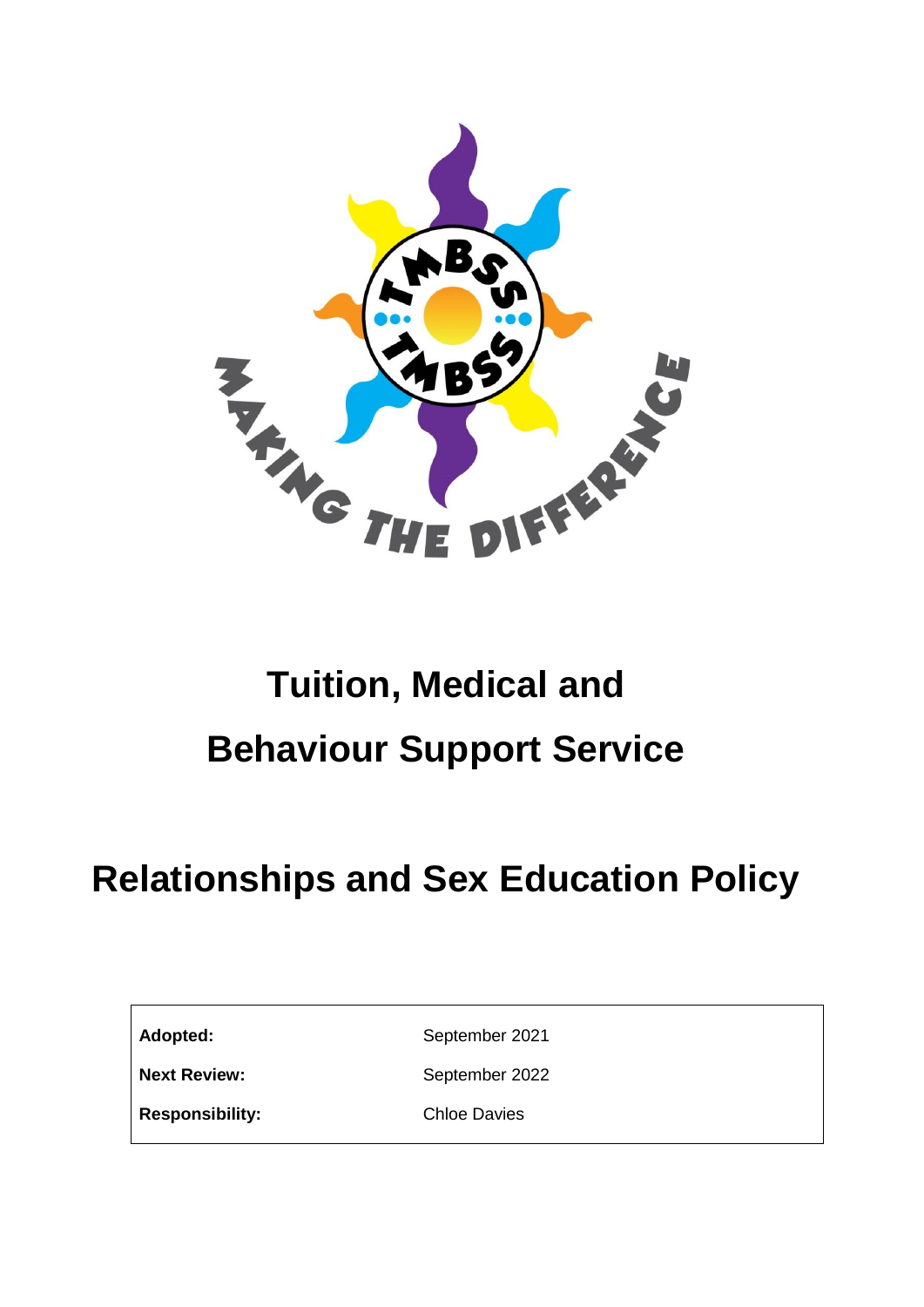# **Context**

*'Today's children and young people are growing up in an increasingly complex world and living their lives seamlessly on and offline. This presents many positive and exciting opportunities, but also challenges and risks. In this environment, children and young people need to know how to be safe and healthy, and how to manage their academic, personal and social lives in a positive way.*

*This is why we have made Relationships Education compulsory in all primary schools in England and Relationships and Sex Education compulsory in all secondary schools, as well as making Health Education compulsory in all state-funded schools. The key decisions on these subjects have been informed by a thorough engagement process, including a public call for evidence that received over 23,000 responses from parents, young people, schools and experts and a public consultation where over 40,000 people contacted the Department for Education'* Relationships Education, Relationships and Sex Education (RSE) and Health Education-Department of Education June 2019.

In accordance with the Department of Education recommendations Relationships Education, Relationships and Sex Education (RSE) and Health Education at Tuition, Medical and Behaviour Support Service is regarded as a positive opportunity for students to understand and to be in control of their development and sexuality. We refer to Relationship and Sex Education (RSE) to centralise our emphasis upon relationships.

The policy has been updated by the Service Senior Leadership Team and PSHE Coordinator considering views from students, parents/cares, staff and governors, with advice from Shropshire Public Health Curriculum Advisor.

This policy is a working document which provides guidance and information on all aspects of RSE in the Service for staff, parents/carers and governors. The document and the RSE scheme of work overview is available on the Service website. It is updated every year.

# **Policy Statement**

RSE is a lifelong learning process of acquiring information, developing skills and forming positive beliefs and attitudes about sex, sexuality, relationships and feelings (Sex Education Forum 1999).

In our TMBSS primary centres (PSHE and RSE Primary Policy) RSE lessons provide key building blocks of healthy, respectful relationships, focusing on family and friendships, in all contexts, including online. This will sit alongside the essential understanding of how to be healthy.

In our secondary centres, teaching will build on the knowledge acquired at primary and develop further pupils' understanding of health, with an increased focus on risk areas such as drugs and alcohol, as well as introducing knowledge about intimate relationships and sex.

Effective RSE can make a significant contribution to the development of the personal skills needed by pupils if they are to establish and maintain relationships. It also enables students to make responsible and informed decisions about their health and well-being.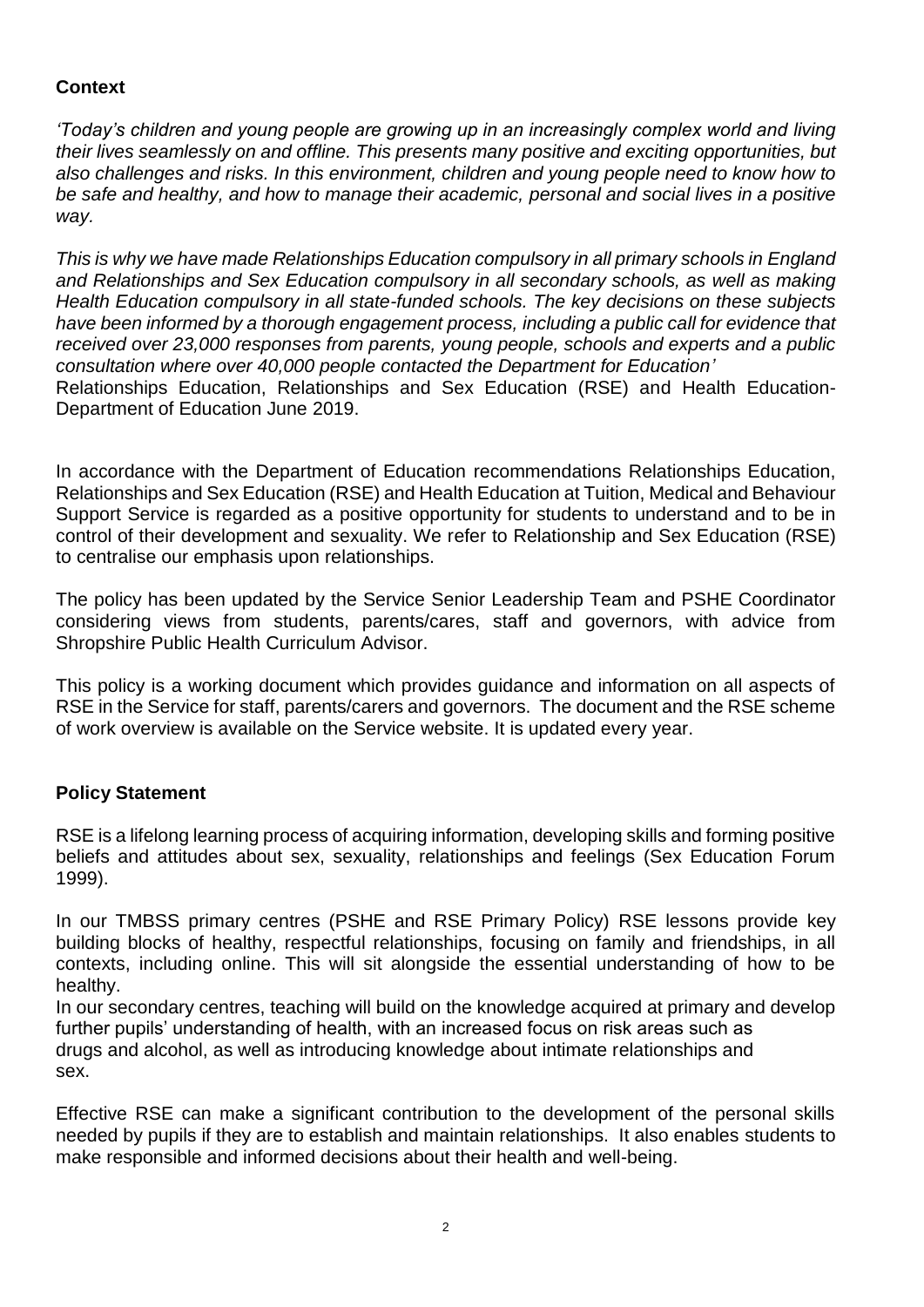This policy adheres to and is consistent with the 1996 Education Act states that all secondary schools are required to provide an RSE programme that includes (as a minimum) information about sexually transmitted infections and HIV/AIDS. The sex education elements contained in the National Curriculum Science Orders are also mandatory. All schools must provide an up to date policy that describes the content and organisation of RSE provided outside the National Curriculum Science Order. The DfEE Relationships and Sex Education Guidance (2000) support this legislation and suggest that schools should set sex education within a broader base of self-esteem and responsibility for the consequences of one's actions. The 2014 supplementary guidance produced by the PSHE Association, Brook and Sex Education Forum and supported by the DfE recommends that issues such as consent , sexual exploitation, sexting and pornography are addressed in an age appropriate way.

Other related policies and documents include the PSHE Policy, Peer on Peer Abuse Policy, Drugs Education Policy, Child Protection Policy, Equalities Policy and ICT Policy.

# **Aims and Objectives**

In addition to the Service's aims, the policy will include the principles that all students are entitled to responsible and relevant sex education as a key element of PSHE. Relationship and Sex education is provided in a way that encourages students to consider morals and the value of family life.

#### **Aims**

- To promote understanding of sexual attitudes and behaviour;
- To assist the development of informed, reasoned and responsible decisions;
- To help develop self-esteem and self-confidence in pupils as a foundation for responsible and caring relationships;
- To assist a positive and confident attitude about the physical, emotional and moral aspects of sexual maturity;
- To promote the understanding that relationships formed on the internet and social media sites have very different characteristics and can be more extreme or exaggerated.

#### **Objectives**

- To increase knowledge and understanding of personal relationships; risks and responsibilities, forms of contraception and STIs
- To encourage inclusion of moral/family values, religious values, gender roles and stereotyping;
- To provide opportunities for students to examine their own and others' attitudes towards sexual activity and related issues;
- To promote an awareness of peer pressure and encourage the development of assertiveness and confidence to cope with peer pressure;
- To develop other personal skills; listening, communication, empathy, consideration, selfesteem;
- To raise awareness of sources of help and to develop the skills to use them;
- To promote a partnership with parents.

#### **Moral and Values Framework**

The RSE programme at Tuition, Medical and Behaviour Support Service reflects the Service's ethos and demonstrates and encourages the following values:

• Respect for self;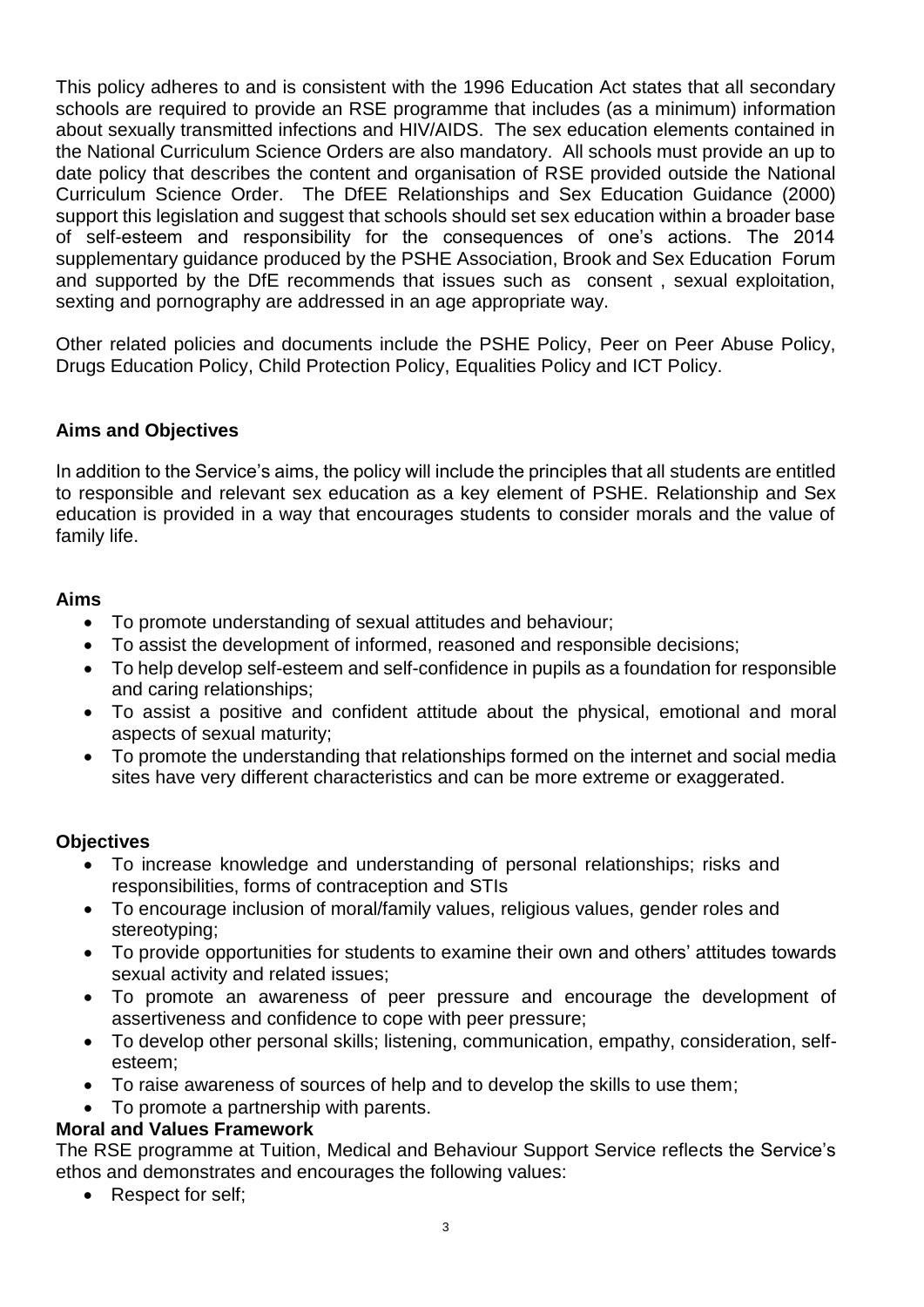- Respect for others:
- Responsibility for their own actions:
- Responsibility for their family, friends, Service's and wider community.

### **Equal Opportunities Statement**

The Service is committed to the provision of RSE to all of its students. Our programme aims to respond to the diversity of children's cultures, faiths, family backgrounds and sexual orientation.

The RSE programme offers the students the opportunity to develop and clarify the attitudes and values in relation to gender roles, stereotyping and to the concepts of masculinity and femininity.

The programme seeks to counteract assumptions in society, e.g. passivity of females, women as 'homemakers', men as breadwinners, men as aggressors. It looks to the need for students to build self-esteem and develop decision-making skills. Open debate is encouraged by means of a friendly and caring environment.

All students have equal access to all aspects of the curriculum which is relevant to their individual needs. Equal time and provision is allocated for all groups but there may be occasions where students with Special Educational Needs are given extra support.

All students also have access to TMBSS school Nurse, who also provides standalone sessions for RSE.

#### **Content**

The Shropshire Respect Yourself Relationship and Sex Education programme is a comprehensive scheme of work for Years 6-11 and has been delivered since January 2016. The content of the programme will be monitored by the PSHE lead using feedback from staff and students. The Relationship and Sex Education programme is an integral part of the Service's Personal, Social and Health Education (PSHE) programme.

The emphasis is upon relationships and we refer to Relationship and Sex Education (RSE). The Shropshire scheme has three components:

- Knowledge and information
- Skills and self-esteem (such as decision-making and assertiveness)
- Attitudes and values clarification.

The materials for each year include: student consultation;, baseline assessment; review and reflect exercises as well as the use of active learning techniques. The materials and images used aim to reflect the age, identify and cultural background of a range of students. Students are encouraged to ask questions and seek advice and support from reliable and confidential sources of support, including parents, family, Service staff, the CHAT service and the health professionals.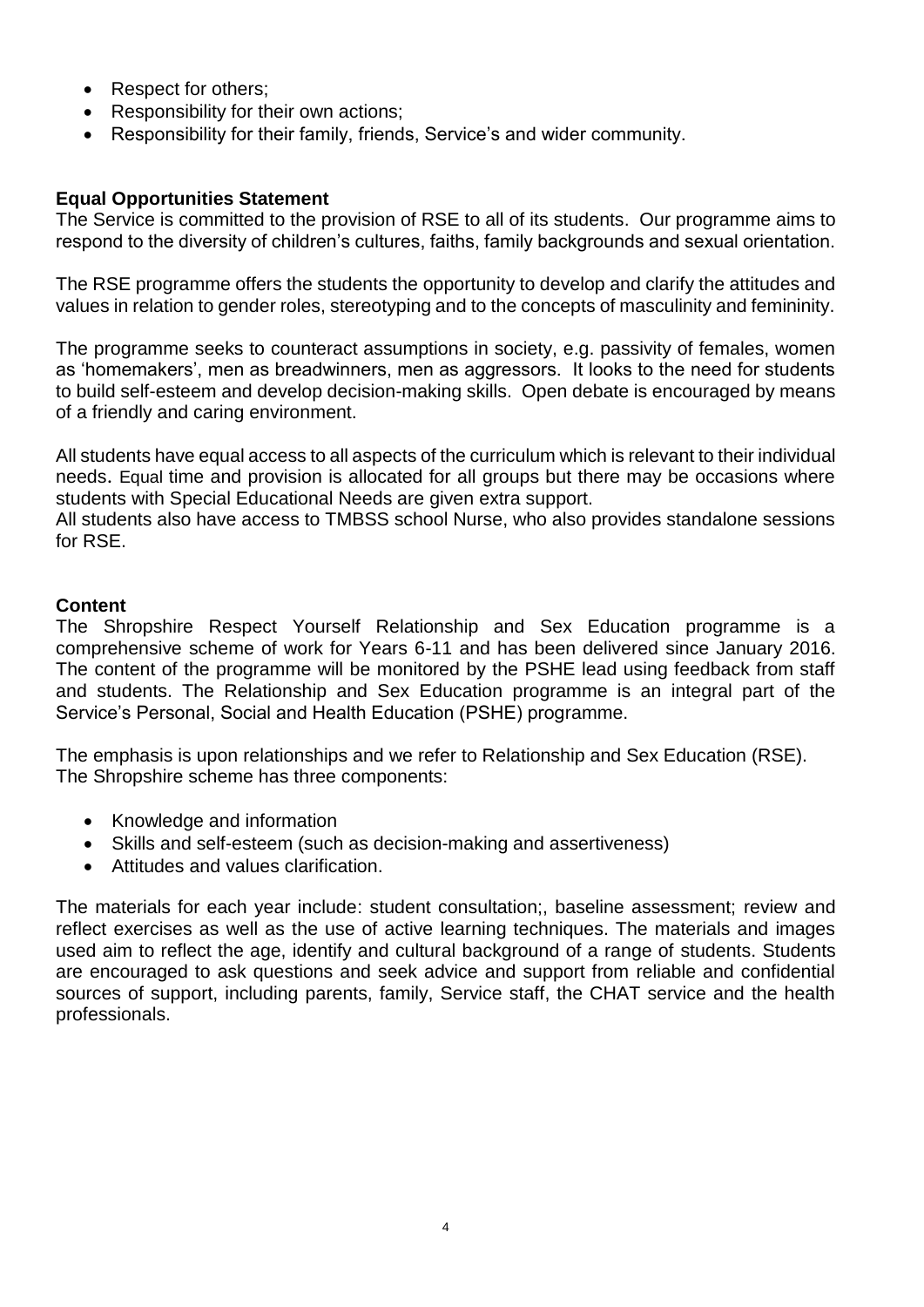In Key Stage 3 students learn how good relationships can promote mental well-being, how to manage their feelings positively and how to manage changing relationships. They learn the law relating to sexual behaviour, how to develop skills of assertiveness in order to resist peer pressure and stereotyping, sources of advice & support and when and where to get help.

In Key Stage 4 students learn to recognise the influences and pressures around sexual behaviour and how to respond appropriately and confidently and seek professional health advice. To support and supplement the science curriculum students consider their knowledge, attitudes and values in relation to HIV and other sexually transmitted infections, different forms of contraception, the risk of early sexual activity and the link with the use of alcohol and drugs. Discussions around moral issues such as abortion, contraception and the age of consent are delivered.

All students are taught about online safety relating to relationships and sexualised activities including sexting and image sharing this is linked to the Safeguarding and Child Protection Policy, the Peer on Peer Abuse Policy, ICT Policy and KCSiE 2021 document.

Resources are used from the PSHE Association providing relevant up-to-date resources such as:

- 'Send me a pic' from NCA-CEOP
- Family life
- Fertility and pregnancy choices
- Medway Public Health Directorate Relationships and Sex Education
- Medway Public Health Directorate Managing Healthy and Unhealthy relationships and behaviours
- 'Growing and changing'
- 'Every Mind Matters'
- 'Disrespect NoBody'- preventing teenage relationship abuse
- Alice Ruggles Trust Relationship Safety
- Winston's Wish: loss and bereavement
- 'The right Idea': parental separation and children's rights
- Working out relationships
- NCA-CEOP: online blackmail

#### **Organisation**

RSE is not delivered in isolation but firmly embedded in all curriculum areas, including Personal, Social Health Education (PSHE). In accordance with Ofsted recommendations a specialist team has been identified. Staff receive support, advice and training on the materials. Guidance is provided on answering difficult questions, differentiation and single gender working. RSE is taught in discrete timetabled lessons and is addressed whenever issues/questions arise if the timing is appropriate, if the timing is not appropriate the member of staff will respond to the issue/question at a more appropriate time.

Tuition, Medical and Behaviour Support Service believes in the importance of training and support for staff delivering this has been put in place and CPD opportunities have been taken up. Staff are encouraged to access appropriate training and support to help them deliver effective RSE.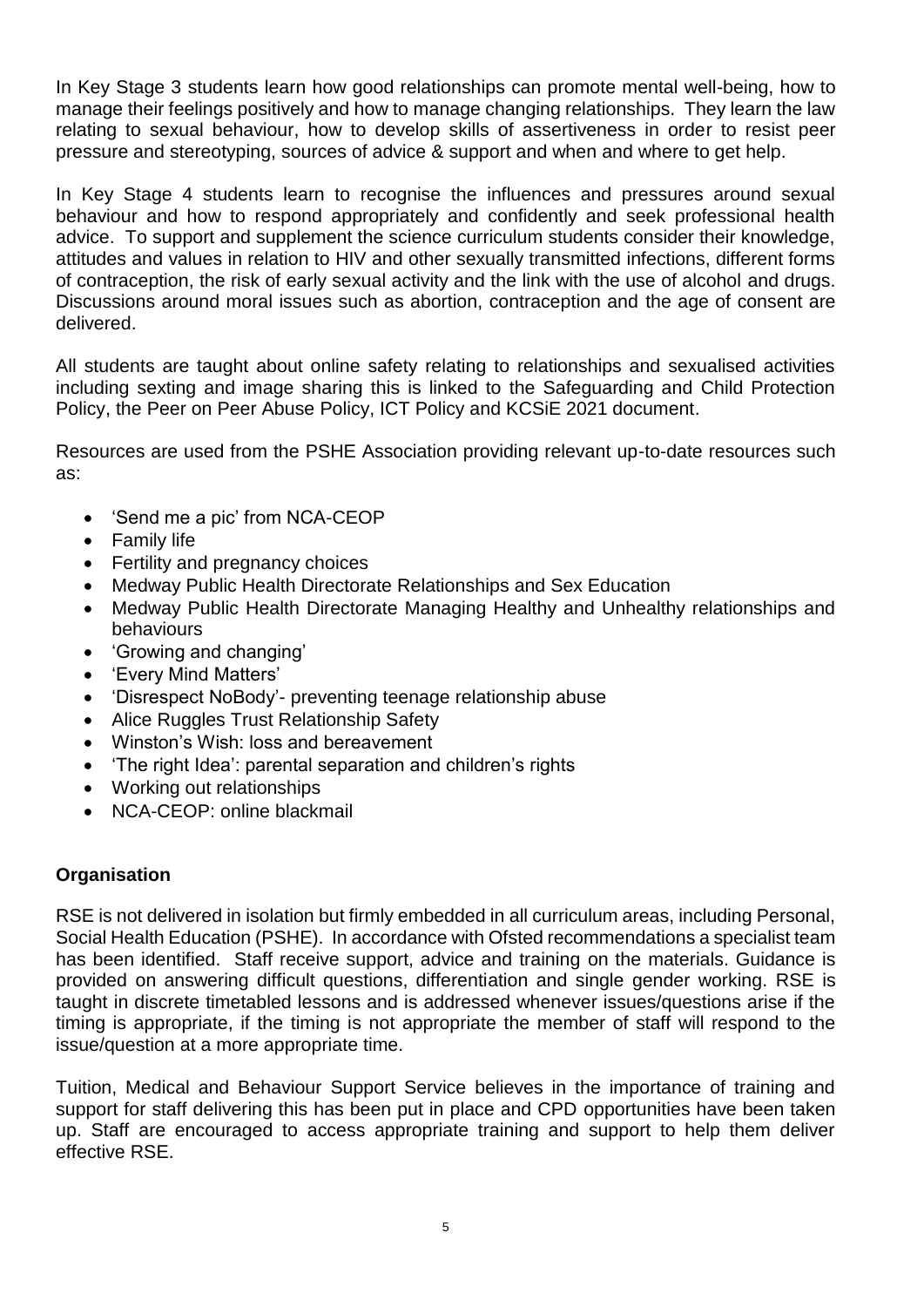#### **Monitoring and assessment**

The Shropshire scheme includes a baseline assessment and tracking tool, enabling students' knowledge, confidence and ability to access help and support to be identified and measured before and after delivery. The data will be used to identify vulnerable pupils and identify individual pupils' progress. In addition liaison with the CHAT service, targeted youth support and our school nurse provides anonymous information to inform the programme and provide coordinated pastoral care.

#### **Specific Issues within RSE**

#### **Withdrawal**

Parents/Carers have the right to withdraw their children from all or part of the Sex Education provided at within the Service except for those parts included in statutory National Curriculum. Those parents/carers wishing to exercise this right are invited in to see the Centre Manager who will explore any concerns and discuss the impact that withdrawal may have on their child. Once a child has been withdrawn they cannot take part in the RSE programme until the request for withdrawal has been removed. The Relationship Education has been compulsory from 2020 and students cannot be withdrawn from these lessons.

Materials are available to parents/carers who wish to supplement the Service RSE programme or who wish to deliver RSE to their children at home.

#### **Safeguarding and Child Protection**

The Service has a separate Safeguarding and Child Protection Policy. Effective RSE may bring about disclosures of child protection issues and staff are aware of the procedures for reporting their concerns.

#### **Confidentiality**

A student is never promised confidentiality however sensitive information will only be shared is there is a risk of danger or harm. If the teacher or member of staff concerned believes that the student is at risk of danger or harm, she/he talks to the named designated safeguarding lead and discuss appropriate actions. In these cases the student will be informed.

#### **Disclosures**

If a member of staff learns that an under 16 years old is sexually active or contemplating sexual activity the Service will ensure that:

- The student is encouraged to talk to their parent/carer, but recognise that they may choice not to;
- Any Safeguarding or Child Protection issues are addressed;
- The student receives adequate counselling and information;
- The Head of Service will monitor the frequency of cases where they handle information without parental knowledge.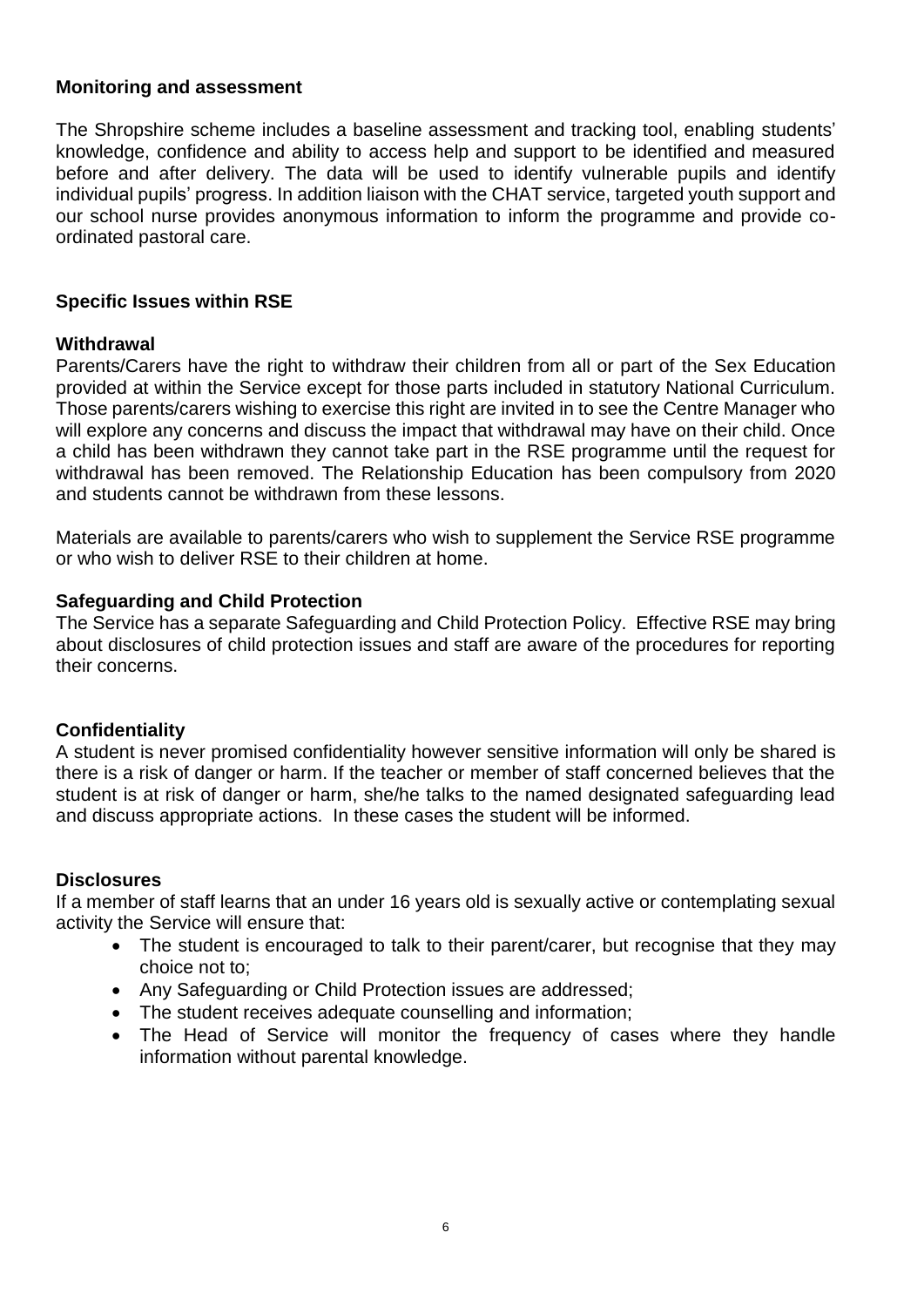#### **Controversial and Sensitive Issues**

Sensitive and controversial issues within RSE cannot be ignored. Such issues are presented in a broad and balanced way free from sensationalism and personal bias.

Topics such as contraception, abortion, homosexuality, HIV/AIDS, may arise as part of the planned curriculum or introduced by students themselves. A supportive climate will be fostered and discussions will take place. The use of medical, scientific language and correct naming of reproductive organs and body parts is supported to ensure understanding; as part of this staff will discuss and explore pupils and society's use of slang, innuendo and oppressive language.

Staff are aware that views around RSE related issues vary. Topics are presented using a variety of views and beliefs and pupils are encouraged to form their own, informed opinions but also respect others that may have a different opinion.

#### **Dealing with Questions**

Both formal and informal RSE arising from pupils' questions are answered according to the age and maturity of the student and class cohort concerned. Questions may arise that require individual response and exploration rather than a classroom response.

The Service believes that individual teachers must use their skill and discretion in this area and refer to the Child Protection Coordinator if they are concerned. At the beginning of each module a question box will be introduced to enable pupils to ask questions discreetly and anonymously. This is a mechanism which also ensures members of staff (teaching and non- teaching) can acknowledge a student's question without feeling pressurised to respond immediately. Clear ground rules will be agreed with the class to support and encourage questions.

# **Sexual Identity and Sexual Orientation**

Tuition, Medical and Behaviour Support Service believes that RSE should meet the needs of all students regardless of their developing sexuality and be able to deal honestly and sensitively with sexual orientation, answer appropriate questions and offering support. Homophobic bullying is dealt with strongly yet sensitively.

#### **Relationship and Sexual Health Guidance and Services offered individually to students in School**

- Students are able to access confidential advice from the school nurse, the CHAT Service and the Service Staff within each Centre.
- Child Protection procedures are followed at all times.
- Confidentiality is upheld where appropriate although students are encouraged to talk with their parents/carers, they may choose not to.

Following the Frazer Guidelines the school nurse, assigned by the NHS, will provide the following services:

- Shropshire Condom Distribution Scheme (CDS)
- Chlamydia screening
- Emergency contraception
- Pregnancy testing
- Signposting to other services
- On-going individual support